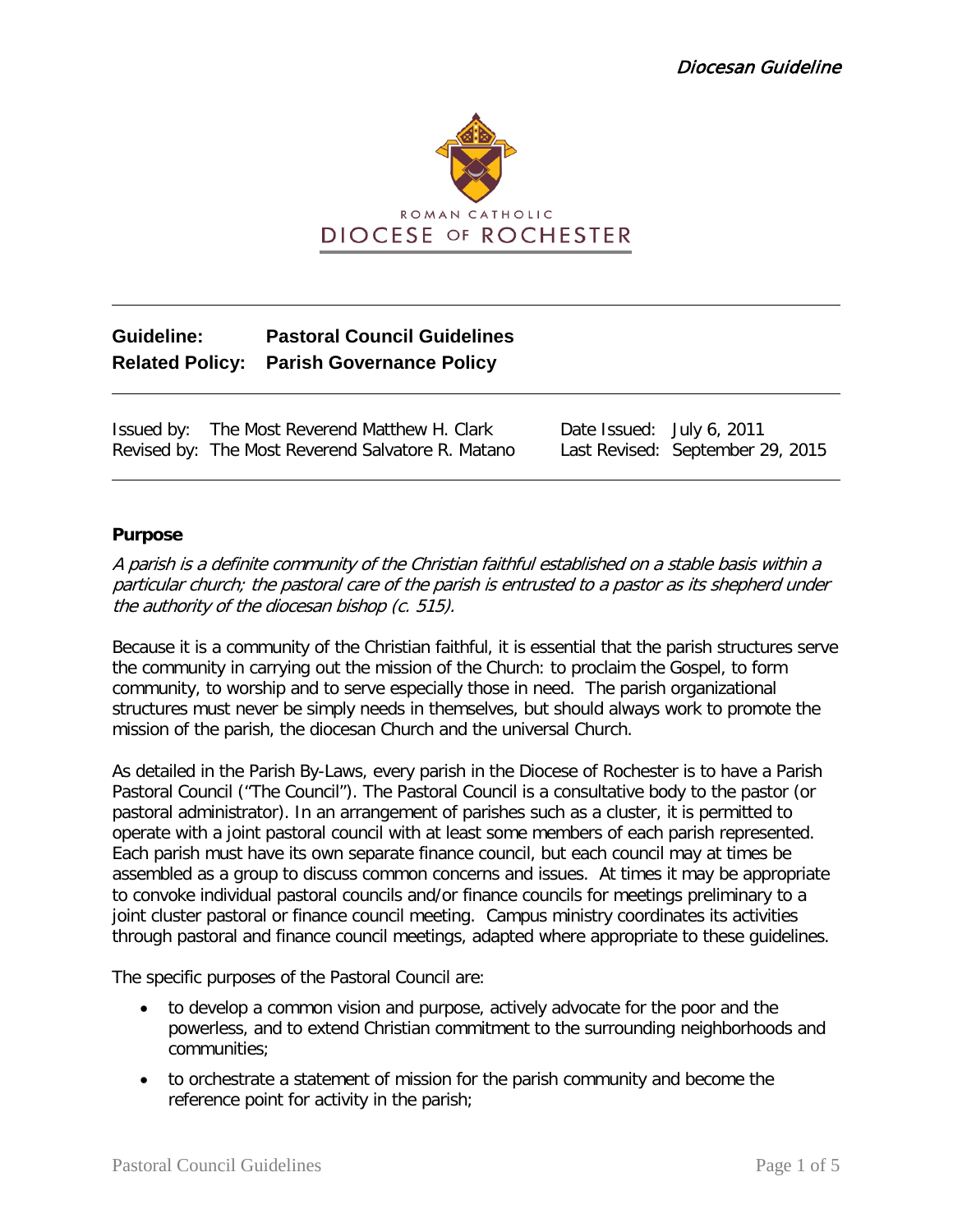- to provide recommendations for parish priorities, directions and policies through pastoral planning for worship, evangelization, outreach, stewardship, etc.;
- to promote communication, understanding, and collaboration among parish organizations and between the parish, the bishop, the diocese and the universal Church.

Pastoral leadership is a ministry of service. Pastoral leadership and authority cannot be separated from the action of service which builds up community and empowers its members to reach their full individual stature.

# **Membership**

The Council should reflect parish membership. Members should be inclusive of the demographic realities of the community ( $e.g.,$  minorities, the aged, persons with disabling or handicapping conditions, etc.) This does not mean that members represent a particular constituency, but rather that the Council should reflect the diversity of the parish in terms of age, race, and length of membership in the parish.

Unlike the parish staff, the Pastoral Council is not a group of experts in catechesis, liturgy, pastoral care or education. **The Council's primary gift is practical wisdom.** The Council is made up of parishioners who have a vested interest in the life and development of the parish and want to help the pastor (or pastoral administrator) in this regard.

Accordingly, Council members must meet the following criteria:

- be fully initiated Roman Catholics in good standing with the Church;
- be registered and supporting members of the parish;
- be participants in parish life and worship;
- be committed to prayer, study, listening and dialogue;
- be committed to giving the time needed for participation; and
- be aware of and comply with the Parish Conflict of Interest Policy.

In addition, he or she should possess the following gifts necessary for pastoral leadership:

- a desire for spiritual growth in oneself and in the parish;
- eagerness to participate in parish decisions about its direction;
- willingness to listen, speak openly and honestly, and to work toward consensus;
- integrity in articulating what one has heard and what one believes;
- the ability to inspire and empower other and to delegate; and
- cooperation, flexibility and openness with people and ideas.

If a parish or cluster employs a professional staff member such as a Finance Director, he or she may serve as staff to the Parish Council. Parish employees are not members of the Parish Pastoral Council; they support the Parish Pastoral Council. Parish employees should be available to answer questions regarding matters discussed.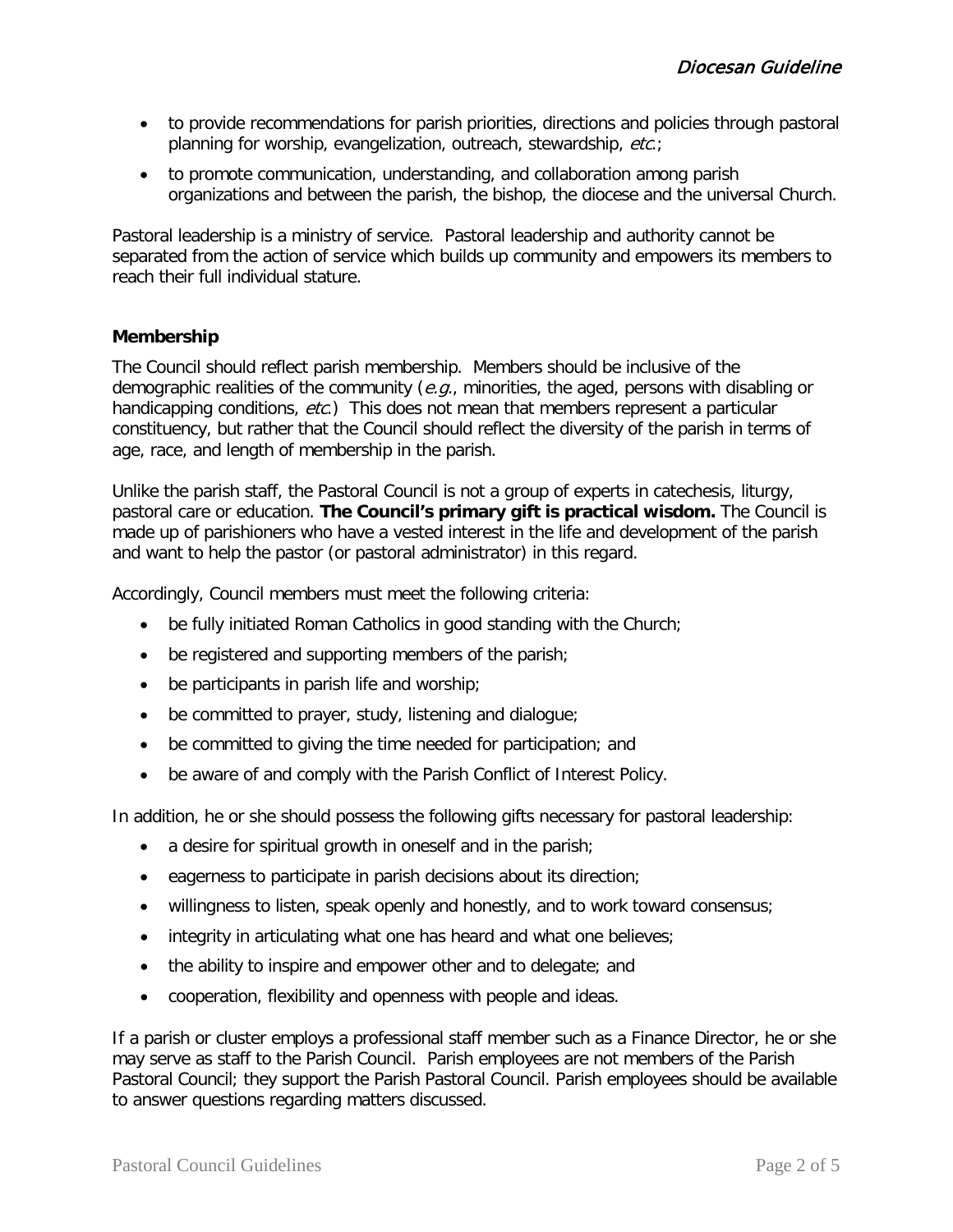If at any time fraud is suspected, members should contact the Diocesan Fraud Hotline at 1-800- 388-7177 x1266; where suspected malfeasance can be reported anonymously if necessary.

#### **Size**

The size of the Council should range from seven to fifteen members. The size should be small enough to allow for and elicit active participation from each member. The complexity of the Council's agenda should also be a factor in determining its size.

#### **Term of Office -- Policy**

The term of office is three years. Terms should be staggered so Council membership rotates. A member may serve for two consecutive three year terms. After one year of a break in service, a new cycle may commence.

#### **Selection**

A significant number (at least two thirds) of the Council's members should be from the parishat-large. Additional members (one third) may be appointed by the pastor (or pastoral administrator) as a way to be sure that the Council reflects the larger parish community.

#### **Executive Structure**

Every Council should have an executive committee composed of chairperson, vice-chairperson, and secretary. These members are normally elected by full membership of the Council. The executive committee also appoints chair-persons of task forces. The task of the group is to develop an overall-working plan for the year, which identifies the issues facing the Council and estimates when the Council will be dealing with the issue. In addition, the executive committee should meet with the pastor (or pastoral administrator) before each Council meeting to prepare the agenda and design processes for each meeting to facilitate the agenda. The agenda should be sent out in advance with the date, time and location of the meeting.

A typical agenda should include:

- Opening prayer and reflection
- Revisions and approval of the agenda
- Approval of the meeting minutes from the previous meeting
- Items to be discussed (old and new business) along with recommendations and actions necessary
- Planning for the next and future meetings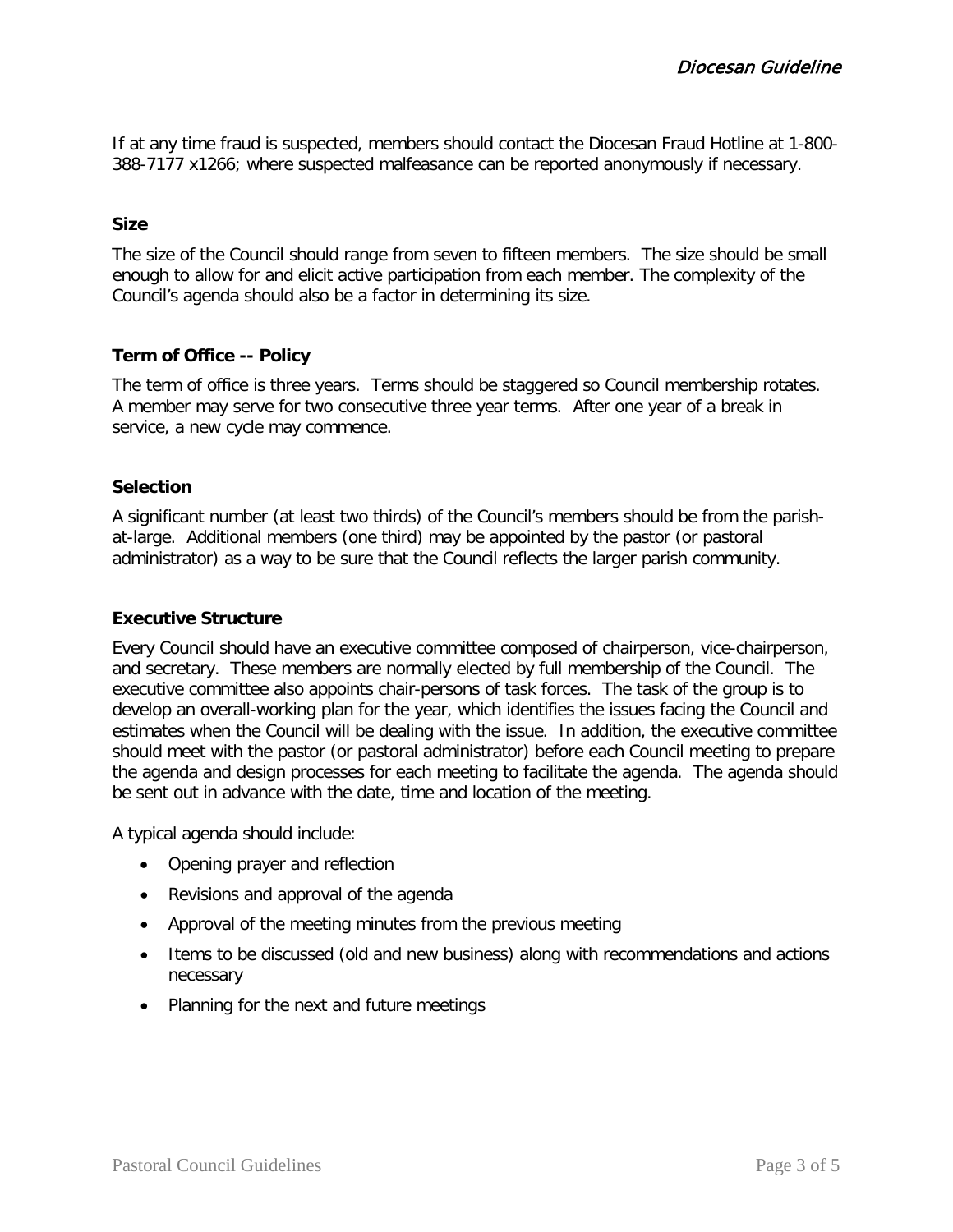# **Pastor (Pastoral Administrator)**

The pastor (or pastoral administrator) represents the parish in all juridic matters and is charged to administer the goods of the parish according to the norms of the universal and particular Church. While he/she normally does not chair the meeting, the pastor (or pastoral administrator) presides at all Pastoral Council meetings and actively listens to the Council's deliberations. When appropriate, the pastor (or pastoral administrator) may assist the Council in developing a consensus around a particular issue by sharing information, providing his/her own perspectives or identifying common elements or areas of agreement that seem present in the Council's discussion. The pastor (or pastoral administrator), as minister of governance in the parish, is the final authorizer of any course of action. The pastor (or pastoral administrator) should set the context for the Council's discussion by sharing Church teaching and/or setting the parameters for acceptable alternatives. The pastor (or pastoral administrator) is the convener of the executive committee and is ultimately responsible for assuring the Council's effective operation. A pastor (or pastoral administrator) may not dissolve the Pastoral Council without written approval of the bishop.

## **Chairperson**

The chairperson, elected by the council membership, is central to the effectiveness of the Pastoral Council. The chairperson is responsible for:

- organizing and coordinating the agenda in conjunction with the Executive Committee and the processes of the council ;
- chairing and facilitating the meetings of the Council (the chairperson may delegate facilitation of portions of the meeting to other members);
- encouraging members and committees of the council to fulfill their specific responsibilities and delegations;
- establishing an ongoing process of evaluation of the council's effectiveness.

The chairperson must be the servant of the group. She/he should be an enabler and facilitator of the council, promoting inclusion and participation, keeping the meetings on track, being sensitive to conflict and helping to resolve conflicts positively.

## **Secretary and Minutes**

The secretary prepares summaries of the meetings of the Council, maintains their membership roster, assures the preparation and dissemination of materials for the Council meetings, and is responsible for all Council correspondence.

Effective meeting minutes should include:

- Date of the meeting
- Members who were present, excused and absent
- Items discussed with special attention to all recommendations of the councils and decisions of the pastor (or pastoral administrator)